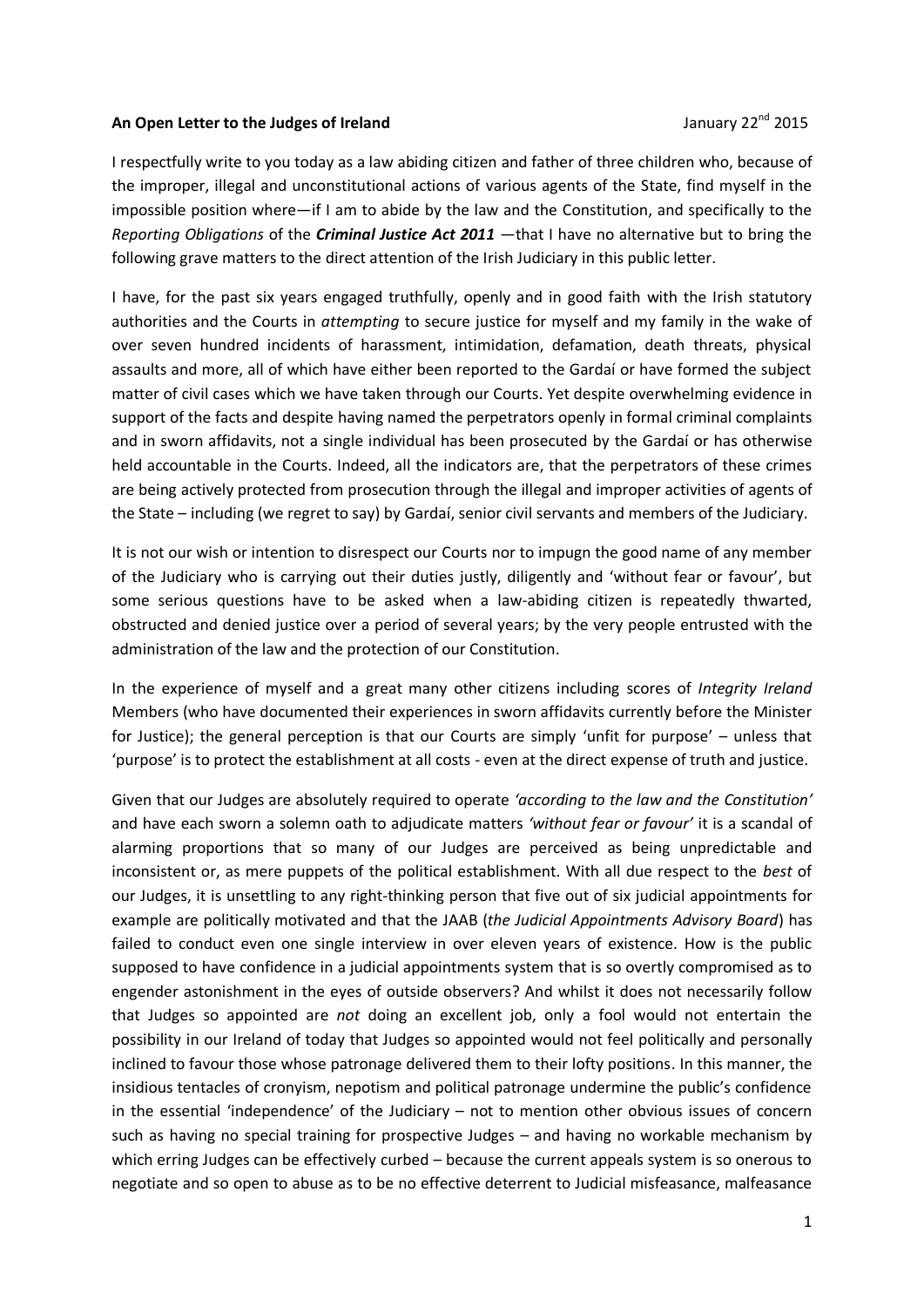or incompetence. And if the common man loses confidence in the judiciary then arguably the judiciary have lost their moral authority. And without a moral dimension, authority quickly descends into tyranny.

The courts are our very last refuge. If they are not solidly rooted in the principles of justice, and if the ordinary citizen cannot rely on fair and expedient treatment then this is no 'justice system' worthy of the name. All we are asking for is fair treatment – as laid out in the respective legislation. It is all there in black and white. We have an absolute right to be treated with dignity, fairness and respect – especially by those who have been gifted so much power and authority and are being paid from the public purse. Surely it is not too much to ask that our Judges honour the principles of justice, and treat all men fairly, as laid down in our Constitution and in the Judges Oath of Office?

Anyway – to the matter at hand: Although we could quote literally scores of examples of improper conduct by senior Court Service Staff and members of the Judiciary as listed on the *Integrity Ireland HAFTA database* I will just highlight one particular issue concerning a matter coming before the new Appeals Court on January  $30<sup>th</sup>$  next, where a non-national who has a longstanding criminal record in another jurisdiction has, with the apparent direct facilitation and support of a number of Court Registrars and Judges, made an absolute mockery and a farce of the Irish justice system, so much so that we took it upon ourselves to send a circular to the respective Courts Service Offices (in early November 2014) advising them that this individual was a criminal who had been refused audience by two Judges of the superior courts, on the grounds (as stated by us) that his multiple appearances in court were predicated on serial misrepresentations, deceptions and frauds including dozens of incidences of blatant perjury and forgery, and other criminal acts which, despite our most strident efforts are drawing no appropriate responses from the so-called 'statutory authorities'. Clearly something is very seriously amiss here.

In my own case, it seems pointless trying to engage with the judicial process 'in good faith' while so many blatant breaches of the law and the Constitution are allowed to continue. Instead of remedying these flagrant offenses when the cases come before them, certain Judges have either completely ignored blatant acts of perjury, fraud, deception, forgery and collusion, or, have further compounded matters by issuing oral 'directions' in open Court in order to temporarily appease those present and avoid any uncomfortable developments – and then, afterwards, signing off on perfected Orders which bear little or no resemblance to the directions given in Court! When we then seek clarifications or explanations, we are variously ignored, rebuked or otherwise treated with contempt by certain Courts Service Staff who clearly struggle with any proper understanding of the concept of genuine 'public service'. A simple analogy would be to ask how you would react if, when waiting for a bus, the driver failed to stop; or, took you to the wrong destination; or, mounted the pavement and tried to run you over!? Don't you think you would have a right to report that driver? Should he not be sacked for failing to do his job properly? Why then, do we continue to put up with a so-called 'Courts Service' – that is anything but!

On Friday January 30<sup>th</sup> an Appeal by the aforesaid criminal is scheduled to be brought before the Court. He has absolutely no right of audience in these cases, yet several Judges and Registrars have it seems knowingly allowed him to bully and barge his way from hearing to hearing, making an absolute mockery and disgrace of our so-called justice system. In light of our numerous letters and notices to all parties concerned, any person – including any Courts Service Staff or member of the Judiciary who facilitates the progression of this utterly illegitimate Appeal on January  $30<sup>th</sup>$  is clearly